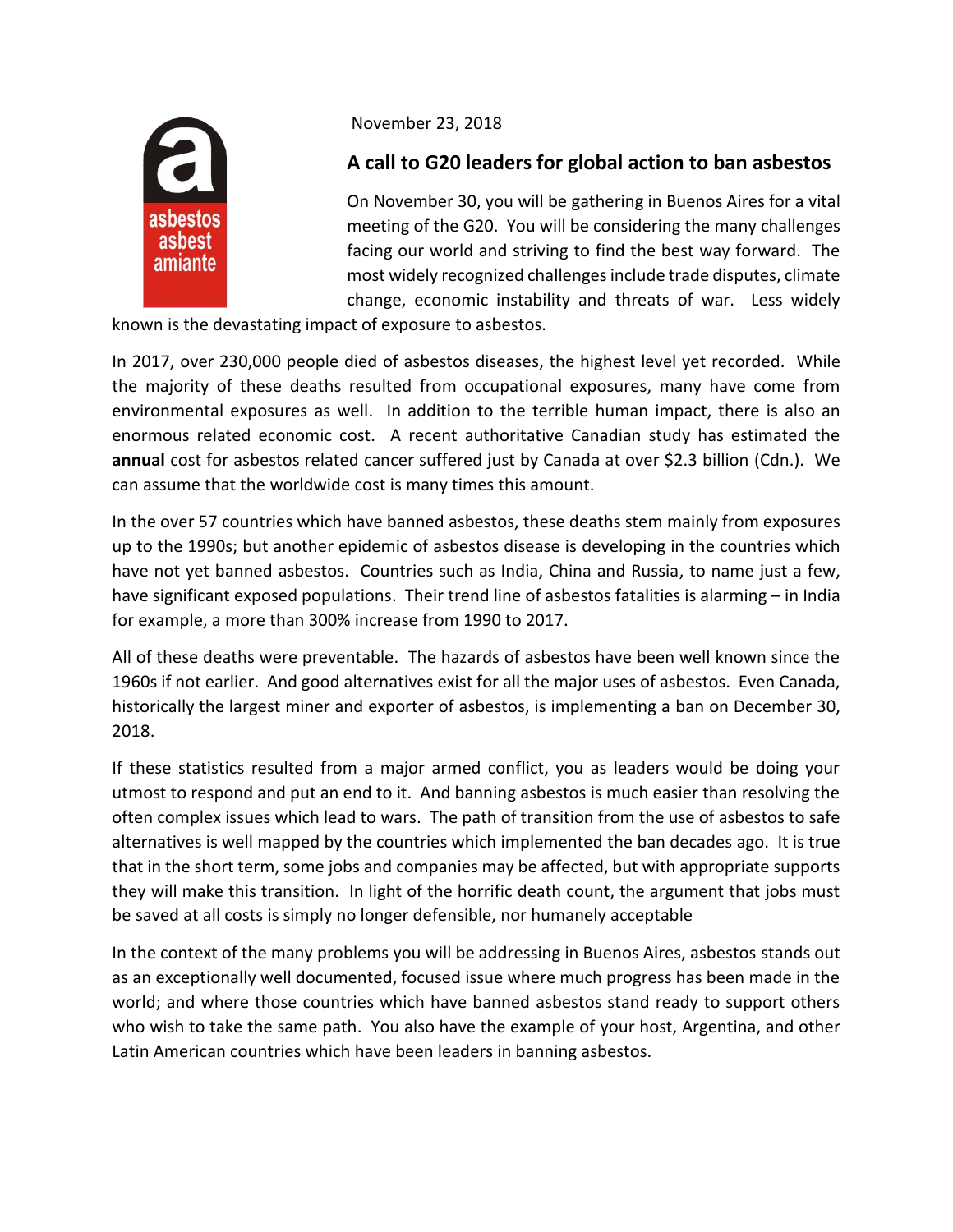The time has also come to list chrysotile (white asbestos) during the 2019 meeting of the Rotterdam Convention on Prior Informed Consent for international trade in hazardous substances. All other types of asbestos are already listed.

Enough Victims, enough suffering! We the undersigned call on you to take decisive action to ban asbestos worldwide. We represent the broad and visible social forces which have come together around the world to ban asbestos. This includes labour unions, employers, asbestos victims' groups, public health organizations, health researchers, environmental groups and many concerned individual citizens.

Asbestos is not a story from the past. It is a serious current challenge. The time has come for a total worldwide ban to be implemented. Can we count on you to let us achieve this?

| Eric Jonckheere, ABEVA. Belgium                                           | Alec Farquhar, Abestos Free Canada. Canada                              |
|---------------------------------------------------------------------------|-------------------------------------------------------------------------|
| Fernanda Giannasi, Rede Virtual. Brazil                                   | Sugio Furuya, Asian Ban Asbestos Net. Japan                             |
| Laurie Kazan-Allen, IBAS. United Kingdom                                  | Linda Reinstein, ADAO. USA                                              |
| Tracy Ford, AREA fund. Canada                                             | Pooja Gupta, India Ban Asbestos Network                                 |
| Eliezer Joao de Souza, ABREA. Brazil                                      | Kathleen Ruff, RightOnCanadaCanada                                      |
| Lorraine<br>Creech,<br>Mesothelioma<br>Resource<br>Center. United Kingdom | Omana George, Asia Monitor Resource Center<br><b>Hong Kong</b>          |
| Gilles Mercier. AVAQ. Canada                                              | Graham Dring, GMAVSG. United Kingdom                                    |
| Krishnendu Mukherjee, Barnister.<br><b>United Kingdom</b>                 | de Leon, Canadian<br>Environmental<br>Fe<br>Law<br>Asoociation. Canada  |
| Philip Hazelton, APHEDA. Australia                                        | Alec Rexroat, LMCT. USA                                                 |
| Jacques Faugeron, Andeva. France                                          | Maryth Yachnin, Industrial Accident Victims<br>Group of Ontario. Canada |
| Allesandro Pugno, Anti Cancer activist. Spain                             | Meg Sears, Prevent Cancer Now. Canada                                   |
| Jamie Kneen, Mining Watch. Canada                                         | Guiliana Busto, AFEVA. Italy                                            |
| Arleen Dunn, Canada's Building Trades Unions.<br>Canada                   | Annie-Thebaud Mony. Ban Asbestos. France                                |
| Lesley Shears, AVASA. Australia                                           | François Iselin, CAOVA. Suisse                                          |
| Michael Roche, Occupational Health Clinic of<br>Ontario, Canada           | Bruce R. Allen, Paralegal. Canada                                       |
| Prof Carlos Damin, Toxicology U. Buenos Aires.<br>Argentina               | Dr. Eduardo Rodriguez, Chief Worker Health.<br>Argentina                |
| Dr. Ana Digon, Toxicology. U. Buenos Aires.<br>Argentina                  | Renée Guay, Family Member, Canada                                       |
| Jean Zigby, Palliative Care CAPE, Canada                                  | Association Henri Pézerat. France                                       |